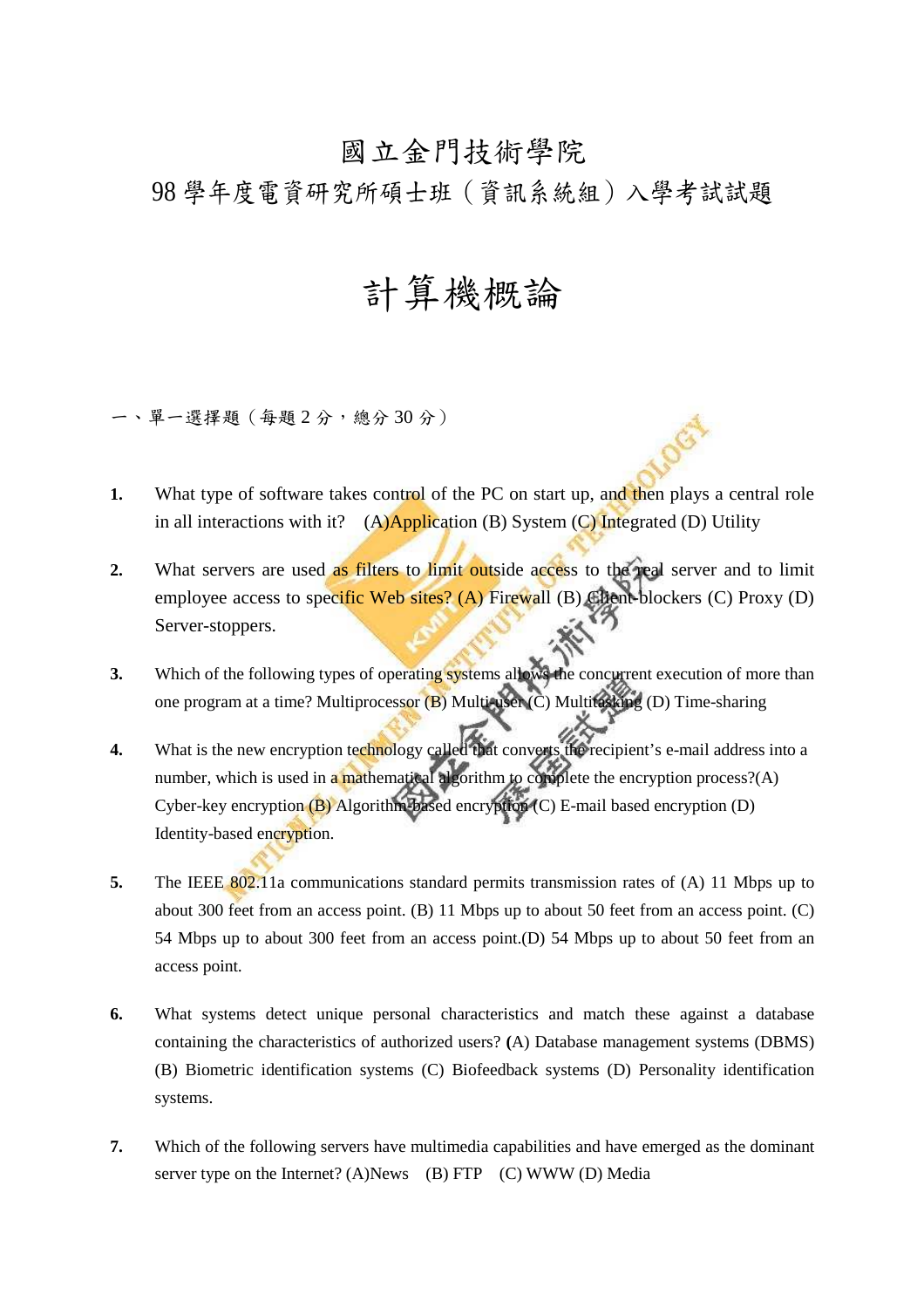- **8.** What is environmentally sensible computing known as? (A) Ecological (B) Nature's (C) Blue (D) Green.
- **9.** An automatic teller machine (ATM) is (A) only an input device (B) only an output device (C) both an input and output device (D) neither an input nor an output device
- **10.** What software is used to search for answers to unasked questions and detect unanticipated trends from databases? (A) Data mining (B) Data warehousing (C) Query by example (D) Relational search engine.
- **11.** In what area of research do researchers work to develop hardware and software that can imitate intelligent human behavior? (A) Artificial intelligence (AI) (B) Biometric (C) Info metrics (D) Semantics.
- **12.** What is the term for the computer-to-computer exchange of data and information between businesses? (A) Computer-to-computer (C2C) (B) Business-to-business (B2B) (C) Business-to-consumer (B2C) (D) Computer-to-customer (C2C).
- **13.** What is the Internet equivalent of an address called? (D) protocol (B) URL (C) HTTP (D) World Wide Web (WWW).
- **14.** A truck dispatching information system may include an onboard \_\_\_\_\_\_\_\_\_\_\_ that gives the precise location of each vehicle in the fleet. (A) vehicle monitoring system (VMS) (B) LoJack system (C) global positioning system (GPS) (D) system tracking program (STP).
- **15.** Which of the following is NOT a frequently cited reason for telecommuting? (C) Money savings on office space (B) Improved employee morale  $\mathcal{O}$  Increase of sick time (D) Increased productivity.

二、問答題

- 1. IF input sequences are {7,5,1,4,3,2,6}, please write and explain the straight insert sort concept and sort the sequences with the straight insert sort method. (15%)
- 2. Use Kruskal's algorithm to find a minimun spanning tree of the following graph. 15%